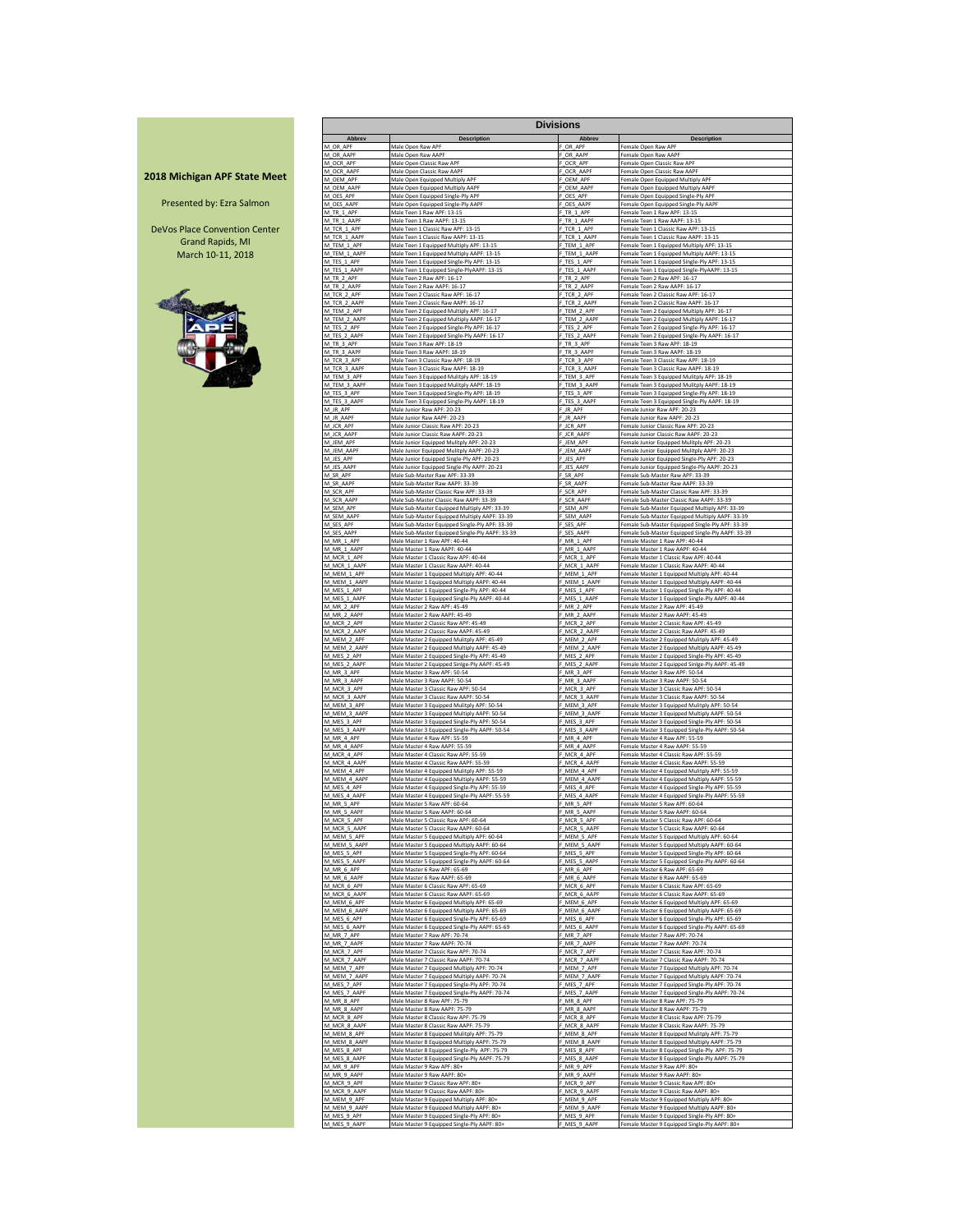10-Mar-18

# 2018 Michigan APF State Meet - Push-Pull - Kg Results

| <b>Name</b>            | Age | Div         | $BWt(Kg)$ $(Kg)$ | <b>WtCls</b> | Glossbrenne | Bench 1 Bench 2 Bench 3 |          |          | <b>Best</b><br><b>Bench</b> | Deadlift 1 |       | Deadlift 2 Deadlift 3 | <b>Deadlift</b> | <b>Total</b> |            | <b>Push Pull Coeff Score Age &amp; Coeff   New York   New York   New York   New York   New York   New York   New York   New York   New York   New York   New York   New York   New York   New York   New York   New York   New York </b> | <b>PI-Div-WtCl</b> | Team                  |
|------------------------|-----|-------------|------------------|--------------|-------------|-------------------------|----------|----------|-----------------------------|------------|-------|-----------------------|-----------------|--------------|------------|------------------------------------------------------------------------------------------------------------------------------------------------------------------------------------------------------------------------------------------|--------------------|-----------------------|
| Barense, Michelle (pp) |     | MR 3 AAPF   | 70.4             | 75           | 0.873       | 62.5                    | $-67.5$  | $-67.5$  | 62.5                        | 107.5      | 122.5 | 137.5                 | 137.5           | 200          | 174.6      | 203.409                                                                                                                                                                                                                                  | 1-F MR 3 AAPF-75   | Iron Orr Strength     |
| Vega, Toni             |     | MR 4 APF    | 98.5             | SHW          | 0.71985     | 45                      | $-47.5$  | 47.5     | 47.5                        |            |       | 102.5                 | 102.5           | 150          | 107.9775   | 134.539965                                                                                                                                                                                                                               | 1-F MR 4 APF-SHW   |                       |
| Billings, Robert       |     | M MR 1 AAPF | 98.4             | 100          | 0.58535     | 140                     | 147.5    | 167.5    | 167.5                       | 210        | 217.5 | 225                   | 225             | 392.5        |            | 229.749875 232.0473738                                                                                                                                                                                                                   | 1-M MR 1 AAPF-100  |                       |
| Spencer, James "SKIP"  | 62  | M MR 5 AAPF |                  |              | 0.68855     | 102.5                   | 107.5    | $-112.5$ | 107.5                       | 125        | 132.5 | 140                   | 140             | 247.5        |            | 170.416125 237.3896621                                                                                                                                                                                                                   | 1-M MR 5 AAPF-75   |                       |
| Dunbar, Brandon        |     | M OEM APF   | 104.4            | 110          | 0.5718      | $-272.5$                | $-272.5$ | $-272.5$ |                             | 215        |       |                       |                 |              |            |                                                                                                                                                                                                                                          |                    | <b>Unreal Fitness</b> |
| Kern, Murril           |     | M SR APF    | 95.8             | 100          | 0.59255     | 155                     | 162.5    | $-165$   | 162.5                       | 195        | 210   | $-220$                | 210             | 372.5        | 220.724875 |                                                                                                                                                                                                                                          | 1-M SR APF-100     |                       |

# 2018 Michigan APF State Meet - Push-Pull - Lb Results

| <b>Name</b>            | Age | Div         | $\begin{array}{ c c c c c }\n\hline\n\text{BWt (Kg)} & \text{(Kg)}\n\hline\n\end{array}$ | <b>WtCls</b> | Glossbrenne | Bench 1   Bench 2   Bench 3   Bench   Deadline |           |                        | <b>Best</b> | Deadlift 1 | Deadlift 2 Deadlift 3 |           | <b>Deadlift</b> | Total <sub>2</sub> |            | Push Pull Coeff Score Age & Coeff | <b>PI-Div-WtCl</b>                       | Team                  |
|------------------------|-----|-------------|------------------------------------------------------------------------------------------|--------------|-------------|------------------------------------------------|-----------|------------------------|-------------|------------|-----------------------|-----------|-----------------|--------------------|------------|-----------------------------------|------------------------------------------|-----------------------|
| Barense, Michelle (pp) | 52  | F MR 3 AAPF | 70.4                                                                                     |              | 0.873       | 137.79                                         |           | -148.81 -148.81 137.79 |             | 236.99     | 270.06                | 303.13    | 303.13          | 440.92             | 174.6      | 203.409                           | 1-F MR 3 AAPF-75                         | Iron Orr Strength     |
| Vega, Toni             |     | MR 4 APF    | 98.5                                                                                     | <b>SHW</b>   | 0.71985     | 99.21                                          | $-104.72$ | 104.72                 | 104.72      | 165.35     | 187.39                | 225.97    | 225.97          | 330.69             | 107.9775   | 134.539965                        | 1-F MR 4 APF-SHW                         |                       |
| Billings, Robert       |     | M MR 1 AAPF | 98.4                                                                                     | 100          | 0.58535     | 308.64                                         | 325.18    | 369.27 369.27          |             | 462.97     | 479.50                | 496.04    | 496.04          | 865.31             |            |                                   | 229.749875 232.0473738 1-M MR 1 AAPF-100 |                       |
| Spencer, James "SKIP"  | 62  | M MR 5 AAPF |                                                                                          |              | 0.6885      | 225.97                                         | 236.99    | $-248.02$ 236.99       |             | 275.58     | 292.11                | 308.64    | 308.64          | 545.64             |            | 170.416125 237.3896621            | 1-M MR 5 AAPF-75                         |                       |
| Dunbar, Brandon        |     | M OEM APF   | 104.4                                                                                    | 110          | 0.5718      | -600.75                                        | $-600.75$ | $-600.75$              | 0.00        | 473.99     | 0.00                  | 0.00      | 0.00            | 0.00               |            |                                   |                                          | <b>Unreal Fitness</b> |
| Kern, Murril           |     | M SR APF    | 95.8                                                                                     | 100          | 0.59255     | 341.71                                         | 358.25    | $-363.76$ 358.25       |             | 429.90     | 462.97                | $-485.01$ | 462.97          | 821.21             | 220.724875 |                                   | 1-M SR APF-100                           |                       |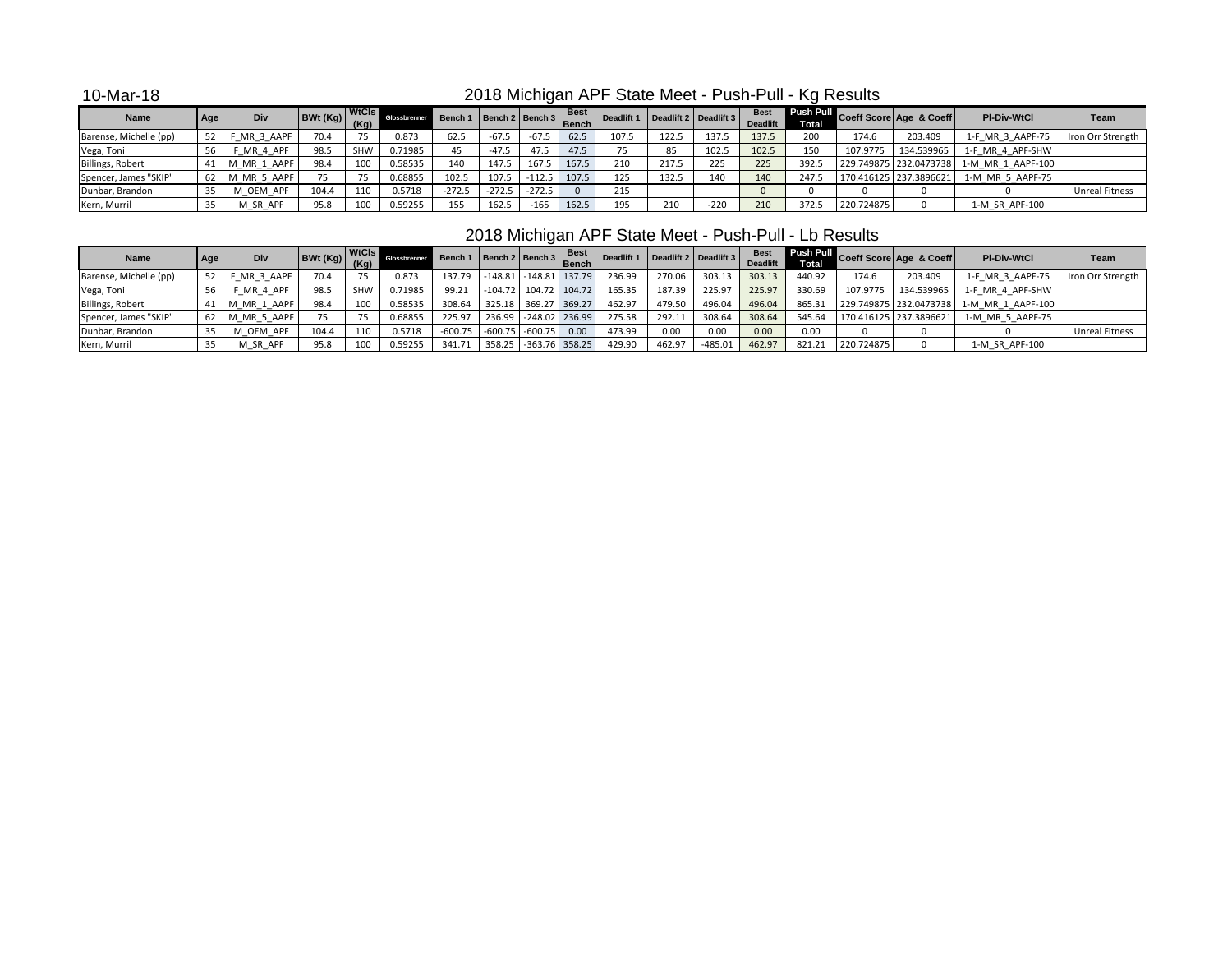#### 10-Mar-18

#### 2018 Michigan APF State Meet - Bench Only - Kg Results

| Name                        | Age | Div          | <b>BWt</b><br>(Ka) | <b>WtCls</b><br>(Ka) | Glossbrenner | Bench <sub>1</sub> | Bench <sub>2</sub> | Bench <sub>3</sub> | <b>Best Bench</b> | <b>Coeff Score</b> | Age & Coeff  | <b>PI-Div-WtCl</b> | <b>Team</b>                | <b>Notes</b>          |
|-----------------------------|-----|--------------|--------------------|----------------------|--------------|--------------------|--------------------|--------------------|-------------------|--------------------|--------------|--------------------|----------------------------|-----------------------|
| Jacobson, Lisa              | 47  | MR 2 AAPF    | 70.7               | 75                   | 0.8704       | 52.5               | 57.5               | 60                 | 60                | 52.224             | 56.506368    | 1-F MR 2 AAPF-75   | <b>FBC</b>                 |                       |
| Lissfelt, Mary              | 52  | F MR 3 AAPF  | 57.5               | 60                   | 1.022        | 55                 | 57.5               | 60                 | 60                | 61.32              | 71.4378      | 1-F MR 3 AAPF-60   |                            |                       |
| Holschuh, Kelli (bp)        | 27  | F OES AAPF   | 80.9               | 82.5                 | 0.79615      | 82.5               | 87.5               | 95                 | 95                | 75.63425           | O            | 1-F OES AAPF-82.5  | <b>Wetenhall Babes</b>     | Female Eq Best Bench  |
| Henderson, Nia (aapf)       | 32  | OR AAPF      | 125                | SHW                  | 0.6717       | 105                | 110                | 115                | 115               | 77.2455            | <sup>n</sup> | 1-F OR AAPF-SHW    |                            | Female Raw Best Bench |
| Henderson, Nia (apf)        | 32  | F OR APF     | 125                | SHW                  | 0.6717       | 105                | 110                | 115                | 115               | 77.2455            | $\Omega$     | 1-F OR APF-SHW     |                            |                       |
| Becker, Shayna              | 39  | F SR APF     | 100.2              | SHW                  | 0.7151       | 62.5               | 77.5               | $-87.5$            | 77.5              | 55.42025           | $\Omega$     | 1-F SR APF-SHW     | <b>Tall and Small</b>      |                       |
| Brooks, Rick                | 23  | M JR APF     | 120.8              | 125                  | 0.5501       | 225                | 235                | 240                | 240               | 132.024            | $\Omega$     | 1-M JR APF-125     | <b>Maximus Fitness</b>     | Men Best Raw Bench    |
| Ott, David                  | 20  | M JR APF     | 116.2              | 125                  | 0.5549       | 137.5              | 147.5              | 155                | 155               | 86.0095            | $\Omega$     | 2-M JR APF-125     | Flint Barbell Club         |                       |
| Shipley, Cliff (aapf)       | 59  | M MES 4 AAPF | 74                 | 75                   | 0.69545      | 95                 | $-102.5$           | $-102.5$           | 95                | 66.06775           | 86.87909125  | 1-M MES 4 AAPF-75  | <b>Team Repz</b>           | Men Eq Best Bench     |
| Shipley, Cliff (apf)        | 59  | M MES 4 APF  | 74                 | 75                   | 0.69545      | 95                 | $-102.5$           | $-102.5$           | 95                | 66.06775           | 86.87909125  | 1-M MES 4 APF-75   | <b>Team Repz</b>           |                       |
| Wetenhall, Jim (aapf)       | 63  | M MES 5 AAPF | 128.4              | 140                  | 0.5419       | $-190$             | 190                | $-192.5$           | 190               | 102.961            | 146.307581   | 1-M MES 5 AAPF-140 |                            |                       |
| Wetenhall, Jim (apf)        | 63  | M MES 5 APF  | 128.4              | 140                  | 0.5419       | $-190$             | 190                | $-192.5$           | 190               | 102.961            | 146.307581   | 1-M MES 5 APF-140  |                            |                       |
| Body, Bobby                 | 43  | M MR 1 AAPF  | 80.8               | 82.5                 | 0.65345      | 185                | 190                | 197.5              | 197.5             | 129.056375         | 133.0571226  | 1-M MR 1 AAPF-82.5 | <b>Team Snap Fitness</b>   | Men Best Raw Bench    |
| Brown, Aaron                | 41  | M MR 1 APF   | 120.3              | 125                  | 0.55065      | 200                | 217.5              | $-225$             | 217.5             | 119.766375         | 120.9640388  | 1-M MR 1 APF-125   |                            |                       |
| Hensley, Rob                | 49  | M MR 2 AAPF  | 99.6               | 100                  | 0.5823       | 145                | 152.5              | $-157.5$           | 152.5             | 88.80075           | 98.83523475  | 1-M MR 2 AAPF-100  | Flint Barbell              |                       |
| Schwab, Dan                 | 49  | M MR 2 APF   | 93.4               | 100                  | 0.59995      | 180                | 182.5              | $-185$             | 182.5             | 109.490875         | 121.8633439  | 1-M MR 2 APF-100   | Northern Strength Training |                       |
| Morris, Patrick             | 49  | M MR 2 APF   | 96.8               | 100                  | 0.58965      | 147.5              | 157.5              | $-167.5$           | 157.5             | 92.869875          | 103.3641709  | 2-M MR 2 APF-100   |                            |                       |
| Jacobson, Bob (aapf)        | 60  | M MR 5 AAPF  | 97.3               | 100                  | 0.58825      | 122.5              | 137.5              | $-147.5$           | 137.5             | 80.884375          | 108.3850625  | 1-M MR 5 AAPF-100  | Jakes Gym                  |                       |
| Felts, Jerry                | 60  | M MR 5 APF   | 80                 | 82.5                 | 0.6578       | 130                | $-137.5$           | 142.5              | 142.5             | 93.7365            | 125.60691    | 1-M MR 5 APF-82.5  |                            |                       |
| Jacobson, Bob (apf)         | 60  | M MR 5 APF   | 97.3               | 100                  | 0.58825      | 122.5              | 137.5              | $-147.5$           | 137.5             | 80.884375          | 108.3850625  | 1-M MR 5 APF-100   | Jakes Gym                  |                       |
| Mata, Ben                   | 63  | M MR 5 APF   | 120.4              | 125                  | 0.55055      | 150                | $-160$             | $-160$             | 150               | 82.5825            | 117.3497325  | 1-M MR 5 APF-125   | Flint Barbell Club         |                       |
| Thomas, Gus (bp)            | 79  | M MR 8 APF   | 104.4              | 110                  | 0.5718       | $-125$             | 135                | $-145$             | 135               | 77.193             | 154.771965   | 1-M MR 8 APF-110   |                            |                       |
| Rotellini, Joey (bp)        | 30  | M OCR AAPF   | 65.4               | 67.5                 | 0.7691       | 115                | 120                | $-125$             | 120               | 92.292             | $\Omega$     | 1-M OCR AAPF-67.5  |                            |                       |
| Medacco, Robert (open bp)   | 39  | M OR AAPF    | 108.3              | 110                  | 0.565        | 205                | 207.5              | $-210$             | 207.5             | 117.2375           | <sup>0</sup> | 1-M OR AAPF-110    |                            |                       |
| Sly, Cory                   | 28  | M OR AAPF    | 120.8              | 125                  | 0.5501       | 165                | 175                | 185                | 185               | 101.7685           | $\mathbf{0}$ | 1-M OR AAPF-125    |                            |                       |
| Schwab, Matt                | 31  | M OR APF     | 93.7               | 100                  | 0.599        | 182.5              | $-192.5$           | 192.5              | 192.5             | 115.3075           | $\Omega$     | 1-M OR APF-100     |                            |                       |
| Scott, Eric                 | 29  | M OR APF     | 106.1              | 110                  | 0.56865      | 170                | 177.5              | 187.5              | 187.5             | 106.621875         | $\Omega$     | 1-M OR APF-110     | <b>Phat Muscle Society</b> |                       |
| Medacco, Robert (s mast bp) | 39  | M SR AAPF    | 108.3              | 110                  | 0.565        | 205                | 207.5              | $-210$             | 207.5             | 117.2375           | $\Omega$     | 1-M SR AAPF-110    |                            |                       |

### 2018 Michigan APF State Meet - Bench Only - Lb Results

| <b>Name</b>                 | Age | Div          | <b>BWt</b><br>(Ka) | <b>WtCls</b><br>(Kg) | Glossbrenner | Bench <sub>1</sub> | Bench 2   | Bench 3   | <b>Best Bench</b> | <b>Coeff Score</b> | Age & Coeff | PI-Div-WtCl        | Team                       | <b>Notes</b>          |
|-----------------------------|-----|--------------|--------------------|----------------------|--------------|--------------------|-----------|-----------|-------------------|--------------------|-------------|--------------------|----------------------------|-----------------------|
| Jacobson, Lisa              | 47  | F MR 2 AAPF  | 70.7               | 75                   | 0.8704       | 115.74             | 126.76    | 132.28    | 132.28            | 52.224             | 56.506368   | 1-F MR 2 AAPF-75   | <b>FBC</b>                 |                       |
| Lissfelt, Mary              | 52  | F MR 3 AAPF  | 57.5               | 60                   | 1.022        | 121.25             | 126.76    | 132.28    | 132.28            | 61.32              | 71.4378     | 1-F MR 3 AAPF-60   |                            |                       |
| Holschuh, Kelli (bp)        | 27  | F OES AAPF   | 80.9               | 82.5                 | 0.79615      | 181.88             | 192.90    | 209.44    | 209.44            | 75.63425           | $\Omega$    | 1-F OES AAPF-82.5  | <b>Wetenhall Babes</b>     | Female Eq Best Bench  |
| Henderson, Nia (aapf)       | 32  | F OR AAPF    | 125                | SHW                  | 0.6717       | 231.48             | 242.51    | 253.53    | 253.53            | 77.2455            | $\Omega$    | 1-F OR AAPF-SHW    |                            | Female Raw Best Bench |
| Henderson, Nia (apf)        | 32  | F OR APF     | 125                | SHW                  | 0.6717       | 231.48             | 242.51    | 253.53    | 253.53            | 77.2455            | $\Omega$    | 1-F OR APF-SHW     |                            |                       |
| Becker, Shayna              | 39  | F SR APF     | 100.2              | SHW                  | 0.7151       | 137.79             | 170.86    | $-192.90$ | 170.86            | 55.42025           | $\Omega$    | 1-F SR APF-SHW     | <b>Tall and Small</b>      |                       |
| Brooks, Rick                | 23  | M JR APF     | 120.8              | 125                  | 0.5501       | 496.04             | 518.08    | 529.10    | 529.10            | 132.024            | $\Omega$    | 1-M JR APF-125     | <b>Maximus Fitness</b>     | Men Best Raw Bench    |
| Ott, David                  | 20  | M JR APF     | 116.2              | 125                  | 0.5549       | 303.13             | 325.18    | 341.71    | 341.71            | 86.0095            | $\Omega$    | 2-M JR APF-125     | Flint Barbell Club         |                       |
| Shipley, Cliff (aapf)       | 59  | M MES 4 AAPF | 74                 | 75                   | 0.69545      | 209.44             | $-225.97$ | $-225.97$ | 209.44            | 66.06775           | 86.87909125 | 1-M MES 4 AAPF-75  | Team Repz                  | Men Eq Best Bench     |
| Shipley, Cliff (apf)        | 59  | M MES 4 APF  | 74                 | 75                   | 0.69545      | 209.44             | $-225.97$ | $-225.97$ | 209.44            | 66.06775           | 86.87909125 | 1-M MES 4 APF-75   | <b>Team Repz</b>           |                       |
| Wetenhall, Jim (aapf)       | 63  | M MES 5 AAPF | 128.4              | 140                  | 0.5419       | $-418.87$          | 418.87    | $-424.39$ | 418.87            | 102.961            | 146.307581  | 1-M MES 5 AAPF-140 |                            |                       |
| Wetenhall, Jim (apf)        | 63  | M MES 5 APF  | 128.4              | 140                  | 0.5419       | $-418.87$          | 418.87    | $-424.39$ | 418.87            | 102.961            | 146.307581  | 1-M MES 5 APF-140  |                            |                       |
| Body, Bobby                 | 43  | M MR 1 AAPF  | 80.8               | 82.5                 | 0.65345      | 407.85             | 418.87    | 435.41    | 435.41            | 129.056375         | 133.0571226 | 1-M MR 1 AAPF-82.5 | <b>Team Snap Fitness</b>   | Men Best Raw Bench    |
| Brown, Aaron                | 41  | M MR 1 APF   | 120.3              | 125                  | 0.55065      | 440.92             | 479.50    | $-496.04$ | 479.50            | 119.766375         | 120.9640388 | 1-M MR 1 APF-125   |                            |                       |
| Hensley, Rob                | 49  | M MR 2 AAPF  | 99.6               | 100                  | 0.5823       | 319.67             | 336.20    | $-347.22$ | 336.20            | 88.80075           | 98.83523475 | 1-M MR 2 AAPF-100  | <b>Flint Barbell</b>       |                       |
| Schwab, Dan                 | 49  | M MR 2 APF   | 93.4               | 100                  | 0.59995      | 396.83             | 402.34    | $-407.85$ | 402.34            | 109.490875         | 121.8633439 | 1-M MR 2 APF-100   | Northern Strength Training |                       |
| Morris, Patrick             | 49  | M MR 2 APF   | 96.8               | 100                  | 0.58965      | 325.18             | 347.22    | $-369.27$ | 347.22            | 92.869875          | 103.3641709 | 2-M MR 2 APF-100   |                            |                       |
| Jacobson, Bob (aapf)        | 60  | M MR 5 AAPF  | 97.3               | 100                  | 0.58825      | 270.06             | 303.13    | $-325.18$ | 303.13            | 80.884375          | 108.3850625 | 1-M MR 5 AAPF-100  | Jakes Gym                  |                       |
| Felts, Jerry                | 60  | M MR 5 APF   | 80                 | 82.5                 | 0.6578       | 286.60             | $-303.13$ | 314.16    | 314.16            | 93.7365            | 125.60691   | 1-M MR 5 APF-82.5  |                            |                       |
| Jacobson, Bob (apf)         | 60  | M MR 5 APF   | 97.3               | 100                  | 0.58825      | 270.06             | 303.13    | $-325.18$ | 303.13            | 80.884375          | 108.3850625 | 1-M MR 5 APF-100   | Jakes Gym                  |                       |
| Mata, Ben                   | 63  | M MR 5 APF   | 120.4              | 125                  | 0.55055      | 330.69             | $-352.74$ | $-352.74$ | 330.69            | 82.5825            | 117.3497325 | 1-M MR 5 APF-125   | Flint Barbell Club         |                       |
| Thomas, Gus (bp)            | 79  | M MR 8 APF   | 104.4              | 110                  | 0.5718       | $-275.58$          | 297.62    | $-319.67$ | 297.62            | 77.193             | 154.771965  | 1-M MR 8 APF-110   |                            |                       |
| Rotellini, Joey (bp)        | 30  | M OCR AAPF   | 65.4               | 67.5                 | 0.7691       | 253.53             | 264.55    | $-275.58$ | 264.55            | 92.292             | $\Omega$    | 1-M OCR AAPF-67.5  |                            |                       |
| Medacco, Robert (open bp)   | 39  | M OR AAPF    | 108.3              | 110                  | 0.565        | 451.94             | 457.45    | $-462.97$ | 457.45            | 117.2375           | $\Omega$    | 1-M OR AAPF-110    |                            |                       |
| Sly, Cory                   | 28  | M OR AAPF    | 120.8              | 125                  | 0.5501       | 363.76             | 385.81    | 407.85    | 407.85            | 101.7685           | $\Omega$    | 1-M OR AAPF-125    |                            |                       |
| Schwab, Matt                | 31  | M OR APF     | 93.7               | 100                  | 0.599        | 402.34             | $-424.39$ | 424.39    | 424.39            | 115.3075           | $\Omega$    | 1-M OR APF-100     |                            |                       |
| Scott, Eric                 | 29  | M OR APF     | 106.1              | 110                  | 0.56865      | 374.78             | 391.32    | 413.36    | 413.36            | 106.621875         | $\Omega$    | 1-M OR APF-110     | <b>Phat Muscle Society</b> |                       |
| Medacco, Robert (s mast bp) | 39  | M SR AAPF    | 108.3              | 110                  | 0.565        | 451.94             | 457.45    | $-462.97$ | 457.45            | 117.2375           | $\Omega$    | 1-M SR AAPF-110    |                            |                       |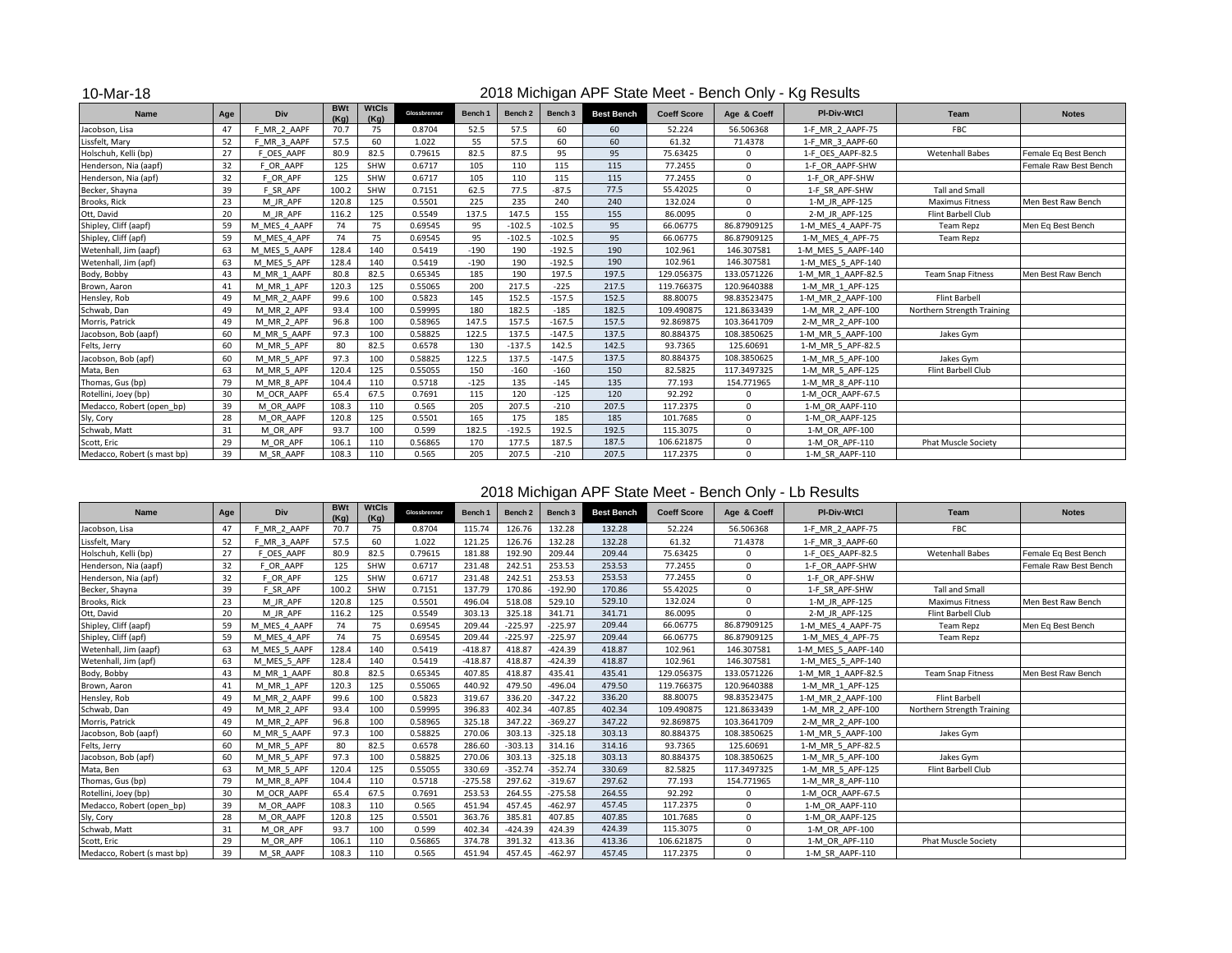10-Mar-18

## 2018 Michigan APF State Meet - Deadlift Only - Kg Results

| Name                    | Age | Div          |       | $BWt (Kq)$ WtCls $(Kq)$ | Glossbrenner | Deadlift 1 | Deadlift 2 | Deadlift 3 | <b>Best Deadlift Coeff Score   Age &amp; Coeff  </b> |            |             | <b>PI-Div-WtCl</b> | Team                     | <b>Notes</b>                      |
|-------------------------|-----|--------------|-------|-------------------------|--------------|------------|------------|------------|------------------------------------------------------|------------|-------------|--------------------|--------------------------|-----------------------------------|
| Fellows, Kaylin (aapf)  |     | F TR 1 AAPF  | 61.5  | 67.5                    | 0.9683       | 70         | 77.5       | 82.5       | 82.5                                                 | 79.88475   |             | 1-F TR 1 AAPF-67.5 | <b>Blue Line Barbell</b> | Female Best Raw Dead              |
| Fellows, Kaylin (apf)   |     | F TR 1 APF   | 61.5  | 67.5                    | 0.9683       | 70         | 77.5       | 82.5       | 82.5                                                 | 79.88475   |             | 1-F TR 1 APF-67.5  | <b>Blue Line Barbell</b> |                                   |
| Jensen, Gary            | 61  | M MCR 5 AAPF | 85.2  | 90                      | 0.6317       | 125        | 135        | 142.5      | 142.5                                                | 90.01725   | 122.9635635 | 1-M MCR 5 AAPF-90  |                          |                                   |
| Little, Art             | 62  | M MEM 6 AAPF | 69.2  | 75                      | 0.7331       | 205        | 215        |            | 215                                                  | 157.6165   | 219.5597845 | 1-M MEM 6 AAPF-75  | Team Armageddon          |                                   |
| Jones, Kevin            | 57  | M MR 4 APF   | 112.9 | 125                     | 0.55915      | 180        | 190        | 197.5      | 197.5                                                | 110.432125 | 140.0279345 | 1-M MR 4 APF-125   |                          |                                   |
| Allen, William (aapf)   |     | M MR 7 AAPF  | 86.8  | 90                      | 0.62465      | 147.5      | 155        | 162.5      | 162.5                                                | 101.505625 | 170.6309556 | 1-M MR 7 AAPF-90   |                          | Team Armageddon Men Best Raw Dead |
| Allen, William (apf)    |     | M MR 7 APF   | 86.8  | 90                      | 0.62465      | 147.5      | 155        | 162.5      | 162.5                                                | 101.505625 | 170.6309556 | 1-M MR 7 APF-90    | Team Armageddon          |                                   |
| Thomas, Gus (dl)        |     | M MR 8 APF   | 104.4 | 110                     | 0.5718       | 137.5      | 162.5      | 182.5      | 182.5                                                | 104.3535   | 209.2287675 | 1-M MR 8 APF-110   |                          |                                   |
| Langenberg, Matt (aapf) | 24  | M OR AAPF    | 74.1  | 75                      | 0.6947       | 237.5      | $-245$     | $-245$     | 237.5                                                | 164.99125  |             | 1-M OR AAPF-75     | Athletic Advantage       |                                   |
| Burres, Cory (aapf)     | 25  | M OR AAPF    | 81.2  | 82.5                    | 0.6513       | 222.5      | $-235$     |            | 222.5                                                | 144.91425  |             | 1-M OR AAPF-82.5   | Max Limit Crossfit       |                                   |
| Langenberg, Matt (apf)  | 24  | M OR APF     | 74.1  | 75                      | 0.6947       | 237.5      | $-245$     | $-245$     | 237.5                                                | 164.99125  |             | 1-M OR APF-75      | Athletic Advantage       |                                   |
| Burres, Cory (apf)      | 25  | M OR APF     | 81.2  | 82.5                    | 0.6513       | 222.5      | $-235$     |            | 222.5                                                | 144.91425  |             | 1-M OR APF-82.5    | Max Limit Crossfit       |                                   |
| McBride, Jonathan       | 37  | M SR AAPF    | 88.3  | 90                      | 0.61845      | 237.5      | $-262.5$   | $-262.5$   | 237.5                                                | 146.881875 |             | 1-M SR AAPF-90     |                          |                                   |

## 2018 Michigan APF State Meet - Deadlift Only - Lb Results

| <b>Name</b>             | Age | Div          |       | BWt (Kg)   WtCls (Kg)   Glossbrenner |         | Deadlift 1 | Deadlift 2 |           | Deadlift 3 Best Deadlift Coeff Score   Age & Coeff |            |              | <b>PI-Div-WtCl</b> | Team                     | <b>Notes</b>         |
|-------------------------|-----|--------------|-------|--------------------------------------|---------|------------|------------|-----------|----------------------------------------------------|------------|--------------|--------------------|--------------------------|----------------------|
| Fellows, Kaylin (aapf)  |     | F TR 1 AAPF  | 61.5  | 67.5                                 | 0.9683  | 154.32     | 170.86     | 181.88    | 181.88                                             | 79.88475   | 0            | 1-F TR 1 AAPF-67.5 | <b>Blue Line Barbell</b> | Female Best Raw Dead |
| Fellows, Kaylin (apf)   |     | F TR 1 APF   | 61.5  | 67.5                                 | 0.9683  | 154.32     | 170.86     | 181.88    | 181.88                                             | 79.88475   | $\mathbf{0}$ | 1-F TR 1 APF-67.5  | <b>Blue Line Barbell</b> |                      |
| Jensen, Gary            | 61  | M MCR 5 AAPF | 85.2  | 90                                   | 0.6317  | 275.58     | 297.62     | 314.16    | 314.16                                             | 90.01725   | 122.9635635  | 1-M MCR 5 AAPF-90  |                          |                      |
| Little, Art             | 62  | M MEM 6 AAPF | 69.2  | 75                                   | 0.7331  | 451.94     | 473.99     | 0.00      | 473.99                                             | 157.6165   | 219.5597845  | 1-M MEM 6 AAPF-75  | Team Armageddon          |                      |
| Jones, Kevin            | 57  | M MR 4 APF   | 112.9 | 125                                  | 0.55915 | 396.83     | 418.87     | 435.41    | 435.41                                             | 110.432125 | 140.0279345  | 1-M MR 4 APF-125   |                          |                      |
| Allen, William (aapf)   | 71  | M MR 7 AAPF  | 86.8  | 90                                   | 0.62465 | 325.18     | 341.71     | 358.25    | 358.25                                             | 101.505625 | 170.6309556  | 1-M MR 7 AAPF-90   | Team Armageddon          | Men Best Raw Dead    |
| Allen, William (apf)    |     | M MR 7 APF   | 86.8  | 90                                   | 0.62465 | 325.18     | 341.71     | 358.25    | 358.25                                             | 101.505625 | 170.6309556  | 1-M MR 7 APF-90    | Team Armageddon          |                      |
| Thomas, Gus (dl)        | 79  | M MR 8 APF   | 104.4 | 110                                  | 0.5718  | 303.13     | 358.25     | 402.34    | 402.34                                             | 104.3535   | 209.2287675  | 1-M MR 8 APF-110   |                          |                      |
| Langenberg, Matt (aapf) | 24  | M OR AAPF    | 74.1  | 75                                   | 0.6947  | 523.59     | $-540.13$  | $-540.13$ | 523.59                                             | 164.99125  | 0            | 1-M OR AAPF-75     | Athletic Advantage       |                      |
| Burres, Cory (aapf)     | 25  | M OR AAPF    | 81.2  | 82.5                                 | 0.6513  | 490.52     | $-518.08$  | 0.00      | 490.52                                             | 144.91425  | $\mathbf{0}$ | 1-M OR AAPF-82.5   | Max Limit Crossfit       |                      |
| Langenberg, Matt (apf)  | 24  | M OR APF     | 74.1  | 75                                   | 0.6947  | 523.59     | $-540.13$  | $-540.13$ | 523.59                                             | 164.99125  | $\mathbf{0}$ | 1-M OR APF-75      | Athletic Advantage       |                      |
| Burres, Cory (apf)      | 25  | M OR APF     | 81.2  | 82.5                                 | 0.6513  | 490.52     | $-518.08$  | 0.00      | 490.52                                             | 144.91425  | $\mathbf{0}$ | 1-M OR APF-82.5    | Max Limit Crossfit       |                      |
| McBride, Jonathan       | 37  | M SR AAPF    | 88.3  | 90                                   | 0.61845 | 523.59     | $-578.71$  | $-578.71$ | 523.59                                             | 146.881875 | $\mathbf{0}$ | 1-M SR AAPF-90     |                          |                      |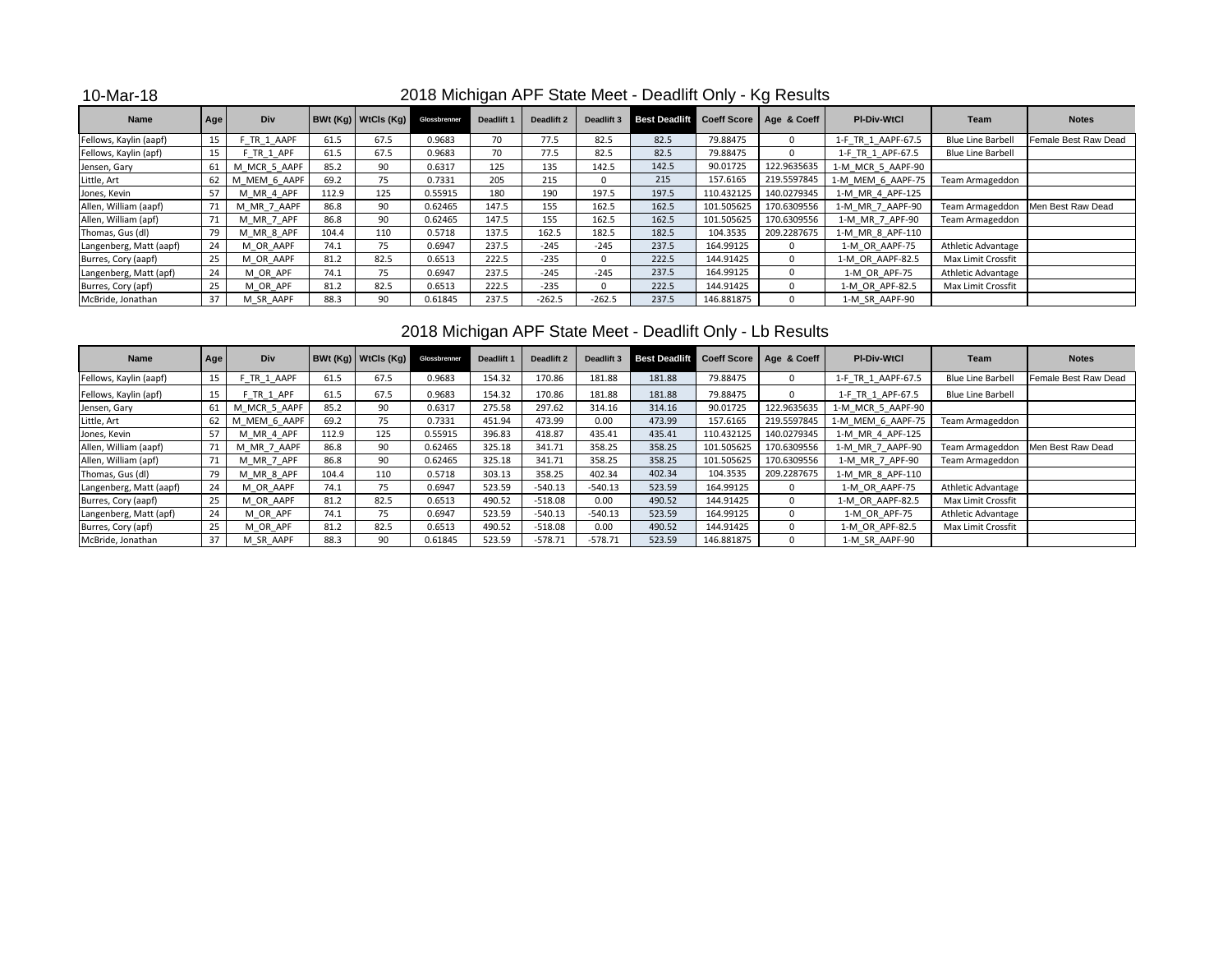| 10-Mar-18                  |     |              |          |       |             |          |                    |          |                   |         |                    |          | 2018 Michigan APF State Meet - Men HW Full Power - Kg Results |           |            |            |            |                      |          |                    |                |                    |                         |              |
|----------------------------|-----|--------------|----------|-------|-------------|----------|--------------------|----------|-------------------|---------|--------------------|----------|---------------------------------------------------------------|-----------|------------|------------|------------|----------------------|----------|--------------------|----------------|--------------------|-------------------------|--------------|
| <b>Name</b>                | Age | Div          | BWt (Kg) | WtCls | Glorateanse | Squat    | Souat <sub>2</sub> | Squat 3  | <b>Best Squat</b> | Bench 1 | Bench <sub>2</sub> | Bench 3  | <b>Best Bench</b>                                             | Sub Total | Deadlift 1 | Deadlift 2 | Deadlift 3 | <b>Best Deadlift</b> | PL Total | <b>Coeff Score</b> | Age & Coeff    | PI-Div-WtCl        | Team                    | <b>Notes</b> |
| Mendoza, Zachery           | 22  | M.ICR AAPE   | 92.9     | 100   | 0.60335     | 200      | 215                | 227.5    | 227.5             | 122.5   | 130                | 135      | 135                                                           | 362.5     | 245        | 262.5      | $-272.5$   | 262.5                | 625      | 377.09375          | $\Omega$       | 1-M JCR AAPF-100   |                         |              |
| Branch, Tvler (ir)         | 23  | M JCR AAPF   | 108.5    | 110   | 0.5647      | 230      | $-237.5$           | $-237.5$ | 230               | 140     | $-147.5$           | $-147.5$ | 140                                                           | 370       | 257.5      | $-267.5$   | $-272.5$   | 257.5                | 627.5    | 354.34925          | $\Omega$       | 1-M JCR AAPF-110   |                         |              |
| Visser, Caleb (aapf        | 20  | M JCR AAPF   | 111.8    | 125   | 0.56005     | 165      | 175                | $-182.5$ | 175               | 125     | $-135$             | $-135$   | 125                                                           | 300       | 175        | 190        | $-200$     | 190                  | 490      | 274.4245           | $\Omega$       | 1-M JCR AAPF-125   | Athletic Advantage      |              |
| Lane, Eric                 | 21  | M JCR APF    | 94.7     | 100   | 0.59585     | 195      | 212.5              | 227.5    | 227.5             | 147.5   | 160                | 165      | 165                                                           | 392.5     | 227.5      | 240        | $-250$     | 240                  | 632.5    | 376,875125         | $^{\circ}$     | 1-M JCR APF-100    | Athletic Advantage      |              |
| Walters, Alexander         | 22  | M JCR APF    | 120.2    | 125   | 0.55075     | 165      | 187.5              | 205      | 205               | 125     | 137.5              | $-142.5$ | 137.5                                                         | 342.5     | 200        | 225        | $-240$     | 225                  | 567.5    | 312.550625         | $^{\circ}$     | 1-M JCR APF-125    |                         |              |
| Visser, Caleb (apf)        | 20  | M.JCR APE    | 1118     | 125   | 0.56005     | 165      | 175                | $-1825$  | 175               | 125     | $-135$             | $-135$   | 125                                                           | 300       | 175        | 190        | $-200$     | 190                  | 490      | 274.4245           | $\overline{0}$ | 2-M JCR APF-125    | Athletic Advantage      |              |
| Spohr, Matthew             | 23  | M JR AAPF    | 99.4     | 100   | 0.5828      | 220      | 227.5              | 232.5    | 232.5             | 195     | $-202.5$           | $-2025$  | 195                                                           | 427.5     | 250        | 260        | $-272.5$   | 260                  | 687.5    | 400.675            | $\Omega$       | 1-M JR AAPF-100    |                         |              |
| Eerdmans, James            | 22  | M JR AAPF    | 109.3    | 110   | 0.5635      | 227.5    | $-237.5$           | $-237.5$ | 227.5             | 120     | $-130$             | $-130$   | 120                                                           | 347.5     | 250        | 262.5      | 272.5      | 272.5                | 620      | 349.37             | $\overline{0}$ | 1-M JR AAPF-110    | Unreal/GVSU             |              |
| Kambers, Thomas            | 21  | M JR AAPF    | 120.8    | 125   | 0.5501      | 215      | 227.5              | 237.5    | 237.5             | 170     | 177.5              | 182.5    | 182.5                                                         | 420       | 235        | 252.5      | 265        | 265                  | 685      | 376.8185           | $\Omega$       | 1-M JR AAPF-125    |                         |              |
| Thompson, Josiah           | 20  | M JR APF     | 91.7     | 100   | 0.60575     | 215      | $-232.5$           | 232.5    | 232.5             | 132.5   | $-140$             | $-140$   | 132.5                                                         | 365       | $-250$     | 250        | 262.5      | 262.5                | 627.5    | 380.108125         | $^{\circ}$     | 1-M JR APF-100     |                         |              |
| Herr, Floyd (aapf)         | 42  | M MCR 1 AAPF | 137.4    | 140   | 0.5333      | 102.5    | 155                | 185      | 185               | 82.5    | 95                 | 100      | 100                                                           | 285       | 102.5      | 185        | 205        | 205                  | 490      | 261.317            | 266.54334      | 1-M MCR 1 AAPF-140 |                         |              |
| Stoehr. Conan (mast 1)     | 43  | M MCR 1 APF  | 120.9    | 125   | 0.5505      | 260      | 275                | 282 5    | 282.5             | 160     | 170                | $-177.5$ | 170                                                           | 452.5     | 272.5      | 285        | 295        | 295                  | 747.5    | 411.49875          | 424.2552113    | 1-M MCR 1 APF-125  | <b>RPG</b>              |              |
| Herr. Floyd (apf)          | 42  | M MCR 1 APF  | 137.4    | 140   | 0.5333      | 102.5    | 155                | 185      | 185               | 82.5    | 95                 | 100      | 100                                                           | 285       | 102.5      | 185        | 205        | 205                  | 490      | 261.317            | 266.54334      | 1-M MCR 1 APF-140  |                         |              |
| Leck, Mike                 | 50  | M MCR 3 APF  | 112.6    | 125   | 0.559       | 165      | $-175$             | 175      | 175               | 130     | 137.5              | 145      | 145                                                           | 320       | 175        | 185        | 192.5      | 192.5                | 512.5    | 286,4875           | 323.730875     | 1-M MCR 3 APF-125  | Clawson Barbel          |              |
| Upham, Joe                 | 43  | M MFM 1 APF  | 103.4    | 110   | 0.5738      | 282.5    | $-305$             | $-306$   | 282 5             | 215     | 227.5              | 235      | 235                                                           | 517.5     | 227.5      | 247.5      | 255        | 255                  | 772.5    | 443,2605           | 457.0015755    | 1-M MEM 1 APF-110  | Main Street Barbel      |              |
| Emeott, David              | 48  | M MFM 2 APF  | 984      | 100   | 0.58535     | 275      | $-297.5$           | 297.5    | 297.5             | 190     | 207.5              | $-212.5$ | 207.5                                                         | 505       | 235        | 265        | $-272.5$   | 265                  | 770      | 450.7195           | 494.4392915    | 1-M MEM 2 APF-100  | <b>XXX Powerlifting</b> |              |
| Seeber, Bob                | 54  | M MES 3 AAPF | 106.8    | 110   | 0.56745     | 237.5    | $-250$             | 255      | 255               | 165     | 175                | $\Omega$ | 175                                                           | 430       | 227.5      | 242.5      | 252.5      | 252.5                | 682.5    | 387.284625         | 466.2906885    | 1-M MES 3 AAPF-110 |                         |              |
| Pratt. Jermichael (mast 1) | 44  | M MR 1 APF   | 126.8    | 140   | 0.5435      | 225      | 232.5              | 245      | 245               | 135     | 147.5              | 155      | 155                                                           | 400       | 227.5      | 250        | 272.5      | 272.5                | 672.5    | 365,50375          | 381.2204113    | 1-M MR 1 APF-140   | Alter Ego Army          |              |
| Ulch, Steve (mast 2)       | 48  | M MR 2 AAPF  | 134      | 140   | 0.53645     | 200      | $-215$             | 215      | 215               | 155     | $-160$             | 167.5    | 167.5                                                         | 382.5     | 225        | 232.5      | $-247.5$   | 232.5                | 615      | 329.91675          | 361.9186748    | 1-M MR 2 AAPF-140  |                         |              |
| Paval, Ryland              | 51  | M MR 3 APF   | 107.4    | 110   | 0.56645     | 165      | 182.5              | 195      | 195               | 145     | 155                | 170      | 170                                                           | 365       | 200        |            |            | $\Omega$             | $\Omega$ | $\Omega$           | $\Omega$       | n                  | Clawson Barbel          |              |
| McGrail, John              | 69  | M MR 6 APF   | 142.2    | SHW   | 0.5293      | 92.5     | 102.5              | 112.5    | 112.5             | 87.5    | $-97.5$            | $-97.5$  | 87.5                                                          | 200       | 132.5      | 142.5      | 157.5      | 157.5                | 357.5    | 189.22475          | 304.651847     | 1-M MR 6 APF-SHW   | Team Santa              |              |
| Brandon, DJ                | 28  | M OCR AAPF   | 94.2     | 100   | 0.5974      | 187.5    | 205                | $-227.5$ | 205               | 147.5   | $-160$             | $-160$   | 147.5                                                         | 352.5     | 225        | 232.5      | $-242.5$   | 232.5                | 585      | 349,479            | $\Omega$       | 1-M OCR AAPF-100   | G Code Nutition         |              |
| Holton, Seth               | 27  | M OCR AAPF   | 99.1     | 100   | 0.58355     | 175      | 185                | 200      | 200               | 110     | $-120$             | $-120$   | 110                                                           | 310       | 202.5      | 217.5      | 227.5      | 227.5                | 537.5    | 313.658125         | $\Omega$       | 2-M OCR AAPF-100   | Athletic Advantage      |              |
| Hockemever, Chris          | 29  | M OCR AAPE   | 108.8    | 110   | 0.56425     | 227.5    | 235                | $-240$   | 235               | 165     | $-167.5$           | $-167.5$ | 165                                                           | 400       | 227.5      | 237.5      | 242.5      | 242.5                | 642.5    | 362.530625         | $^{\circ}$     | 1-M OCR AAPF-110   |                         |              |
| Meglen, Marko              | 30  | M OCR AAPE   | 109.8    | 110   | 0.56275     | 210      | 227.5              | $-250$   | 227.5             | 152.5   | 160                | 165      | 165                                                           | 392.5     | 250        | $-265$     | $-265$     | 250                  | 642.5    | 361.566875         | $^{\circ}$     | 2-M OCR AAPF-110   | <b>Hybred Barbell</b>   |              |
| Coleman, Casey             | 28  | M OCR AAPF   | 106.2    | 110   | 0.56845     | 200      | 215                | 230      | 230               | 142.5   | 147.5              | 155      | 155                                                           | 385       | 235        | 250        | $-260$     | 250                  | 635      | 360.96575          | $\Omega$       | 3-M OCR AAPF-110   |                         |              |
| Branch, Tyler (open)       | 23  | M OCR AAPF   | 108.5    | 110   | 0.5647      | 230      | $-237.5$           | $-237.5$ | 230               | 140     | $-147.5$           | $-147.5$ | 140                                                           | 370       | 257.5      | $-267.5$   | $-272.5$   | 257.5                | 627.5    | 354.34925          | $\Omega$       | 4-M OCR AAPF-110   |                         |              |
| Stoehr, Conan (open        | 43  | M OCR AAPF   | 120.9    | 125   | 0.5505      | 260      | 275                | 282.5    | 282.5             | 160     | 170                | $-177.5$ | 170                                                           | 452.5     | 272.5      | 285        | 295        | 295                  | 747.5    | 411.49875          | 424.2552113    | 1-M OCR AAPF-125   | <b>RPG</b>              |              |
| Wasnich, Josiah            | 29  | M OCR AAPF   | 164.6    | SHW   | 0.5126      | 225      | 237.5              | 247.5    | 247.5             | 167.5   | 177.5              | $-185$   | 177.5                                                         | 425       | 282.5      | 297.5      | $-306$     | 297.5                | 722.5    | 370.3535           | $^{\circ}$     | 1-M OCR AAPF-SHW   |                         |              |
| Streeter, David            | 25  | M OCR APE    | 99.7     | 100   | 0.58205     | $-207.5$ | $-220$             | $-220$   | $\Omega$          | 150     |                    |          | $\Omega$                                                      | $\sim$    | 225        |            |            | $\Omega$             | $\Omega$ | $\sqrt{2}$         | $\Omega$       |                    |                         |              |
| Masse, Gavin               | 19  | M OCR APE    | 96.7     | 100   | 0.58995     | 207.5    | 225                | 232.5    | 232.5             | 147.5   | 162.5              | 172.5    | 172.5                                                         | 405       | 257.5      | 270        | 282.5      | 282.5                | 687.5    | 405.590625         | $\Omega$       | 1-M OCR APF-100    |                         |              |
| Levercom, Elliah           | 33  | M OCR APF    | 108.1    | 110   | 0.5653      | 240      | 260                | 282.5    | 282.5             | 147.5   | 167.5              | $-185$   | 167.5                                                         | 450       | 232.5      | 265        | 272.5      | 272.5                | 722.5    | 408.42925          | $\overline{0}$ | 1-M OCR APF-110    | G Code Nutition         |              |
| Shaw, Kelvin               | 26  | M OCR APE    | 124.1    | 125   | 0.5465      | 265      | 272.5              | 280      | 280               | 177.5   | 182.5              | 187.5    | 187.5                                                         | 467.5     | 292.5      | 307.5      | 322.5      | 322.5                | 790      | 431.735            | $^{\circ}$     | 1-M OCR APF-125    |                         |              |
| Belcher, Rvan              | 2R  | M OCR APE    | 1476     | SHW   | 0.52495     | 307.5    | 325                | 340      | 340               | 210     | 227.5              | 232.5    | 232.5                                                         | 572.5     | 307.5      | 327.5      | 337.5      | 337.5                | 910      | 477.7045           | $^{\circ}$     | 1-M OCR APF-SHW    | Team Kroc               | Men CR Rest  |
| Stuecher, Steve            | 31  | M OEM APF    | 109      | 110   | 0.56395     | 377.5    | 392.5              | 410      | 410               | 205     | 227.5              | $-235$   | 227.5                                                         | 637.5     | 272.5      | 282.5      | $-287.5$   | 282.5                | 920      | 518,834            | $^{\circ}$     | 1-M OEM APF-110    | <b>RPG</b>              | Men Eg Best  |
| Issa, Alex (aap)           | 24  | M OR AAPF    | 979      | 100   | 0.58805     | 240      | 247.5              | 252.5    | 252.5             | 155     | 165                | 170      | 170                                                           | 422.5     | 250        | 257.5      | 265        | 265                  | 687.5    | 404.284375         | $\Omega$       | 1-M OR AAPF-100    |                         | Men Raw Best |
| Plank, Nathan              | 25  | M OR AAPE    | 97.6     | 100   | 0.58745     | 210      | 227.5              | 245      | 245               | 130     | 137.5              | 147.5    | 147.5                                                         | 392.5     | 205        | 220        | 227.5      | 227.5                | 620      | 364.219            | $^{\circ}$     | 2-M OR AAPF-100    | Complete Nutrition      |              |
| Williams, Movo             | 28  | M OR AAPE    | 972      | 100   | 0.58855     | 185      | 197.5              | 207.5    | 207.5             | 137.5   | 145                | $-1475$  | 145                                                           | 352.5     | 227.5      | 240        | 250        | 250                  | 602.5    | 354.601375         | $^{\circ}$     | 3-M OR AAPF-100    | Team Kroc               |              |
| Medacco, Robert (open)     | 39  | M OR AAPF    | 108.3    | 110   | 0.565       | $-200$   | 200                | 205      | 205               | 205     | 207.5              | $-210$   | 207.5                                                         | 412.5     | 235        | 240        | 250        | 250                  | 662.5    | 374 3125           | $\Omega$       | 1-M OR AAPF-110    |                         |              |
| Medacco, Cameron           | 29  | M OR AAPE    | 107.9    | 110   | 0.5664      | 200      | $-205$             | $-205$   | 200               | 125     | 140                | $-1475$  | 140                                                           | 340       | 222.5      | 232.5      | 240        | 240                  | 580      | 328,512            | $\overline{0}$ | 2-M OR AAPF-110    |                         |              |
| Ulch, Steve (open)         | 48  | M OR AAPF    | 134      | 140   | 0.53645     | 200      | $-215$             | 215      | 215               | 155     | $-160$             | 167.5    | 167.5                                                         | 382.5     | 225        | 232.5      | $-247.5$   | 232.5                | 615      | 329.91675          | 361.9186748    | 1-M OR AAPF-140    |                         |              |
| Knowles, Nicholas          | 26  | M OR AAPF    | 135.4    | 140   | 0.5351      | 210      | 220                | 227.5    | 227.5             | 130     | 137.5              | $-150$   | 137.5                                                         | 365       | 212.5      | 220        | 227.5      | 227.5                | 592.5    | 317,04675          | $^{\circ}$     | 2-M OR AAPF-140    | Renegade Barbell Club   |              |
| Issa, Alex (apf)           | 24  | M OR APF     | 979      | 100   | 0.58805     | 240      | 247.5              | 252.5    | 252.5             | 155     | 165                | 170      | 170                                                           | 422.5     | 250        | 257.5      | 265        | 265                  | 687.5    | 404.284375         | $\Omega$       | 1-M OR APF-100     |                         |              |
| Taylor, Tim                | 25  | M OR APE     | 96.3     | 100   | 0.5911      | 115      | 125                | 135      | 135               | 92.5    | 102.5              | $-110$   | 102.5                                                         | 237.5     | 160        | 175        | 182.5      | 182.5                | 420      | 248,262            | $\Omega$       | 2-M OR APF-100     |                         |              |
| Hamilton, Micheal          | 33  | M OR APF     | 108.3    | 110   | 0.565       | 102.5    | 125                | 137.5    | 137.5             | 125     | 137.5              | $-145$   | 137.5                                                         | 275       | 185        | 205        | 227.5      | 227.5                | 502.5    | 283.9125           | $\Omega$       | 1-M OR APF-110     |                         |              |
| Pratt, Jermichael (open    | 44  | M OR APF     | 126.8    | 140   | 0.5435      | 225      | 232.5              | 245      | 245               | 135     | 147.5              | 155      | 155                                                           | 400       | 227.5      | 250        | 272.5      | 272.5                | 672.5    | 365.50375          | 381.2204113    | 1-M OR APF-140     | Alter Ego Army          |              |
| Levercom, Elijah           | 33  | M SCR APF    | 108.1    | 110   | 0.5653      | 240      | 260                | 282.5    | 282.5             | 147.5   | 167.5              | $-185$   | 167.5                                                         | 450       | 232.5      | 265        | 272.5      | 272.5                | 722.5    | 408.42925          | $\Omega$       | 1-M SCR APF-110    | G Code Nutition         |              |
| Medacco, Robert (s mast)   | 39  | M SR AAPF    | 108.3    | 110   | 0.565       | $-200$   | 200                | 205      | 205               | 205     | 207.5              | $-210$   | 207.5                                                         | 412.5     | 235        | 240        | 250        | 250                  | 662.5    | 374.3125           | $\Omega$       | 1-M SR AAPF-110    |                         |              |
| Dayus, Jason               | 17  | M TCR 2 AAPI | 107.8    | 110   | 0.5658      | 220      | 237.5              | 252.5    | 252.5             | 115     | 125                | 137.5    | 137.5                                                         | 390       | 222.5      | 245        | $\Omega$   | 245                  | 635      | 359,283            | $\Omega$       | 1-M TCR 2 AAPF-110 | The Powershop           |              |
| Medacco, Robert Jr.        | 19  | M TR 3 AAPF  | 118.5    | 125   | 0.55245     | 200      | 212.5              | $-220$   | 212.5             | 132.5   | 142.5              | $-1475$  | 142.5                                                         | 355       | 185        | 197.5      | 207.5      | 207.5                | 562.5    | 310.753125         | $^{\circ}$     | 1-M TR 3 AAPF-125  |                         |              |

2018 Michigan APF State Meet - Men HW Full Power - Lb Results

| Name                                         | Age                  | Div                    | <b>BWt (Kg)</b> | WtCls      | Glorateanse       | Squat            | Squat <sub>2</sub>     | Squat <sub>3</sub>  | <b>Best Squat</b> | <b>Rench</b>     | Bench <sub>2</sub> | Rench <sub>2</sub>  | <b>Best Bench</b> | <b>Sub Total</b> | <b>Deadlift</b>  | Deadlift 2       | Deadlift 3         | <b>Best Deadlif</b> | PL Total           | <b>Coeff Score</b>      | Age & Coeff          | PI-Div-WtCl                        | Team                              | <b>Notes</b> |
|----------------------------------------------|----------------------|------------------------|-----------------|------------|-------------------|------------------|------------------------|---------------------|-------------------|------------------|--------------------|---------------------|-------------------|------------------|------------------|------------------|--------------------|---------------------|--------------------|-------------------------|----------------------|------------------------------------|-----------------------------------|--------------|
| Mendoza, Zachery                             | 22                   | M JCR AAPF             | 92.9            | 100        | 0.60335           | 440.92           | 473.99                 | 501.55              | 501.55            | 270.06           | 286.60             | 297.62              | 297.62            | 799.17           | 540.13           | 578.71           | $-600.75$          | 578.71              | 1377.88            | 377 09375               | $\Omega$             | 1-M JCR AAPF-100                   |                                   |              |
| Branch, Tvler (in                            | 23                   | M JCR AAPR             | 108.5           | 110        | 0.5647            | 507.06           | $-523.59$              | $-523.59$           | 507.06            | 308.64           | $-325.18$          | $-325.18$           | 308.64            | 815.70           | 567.68           | $-589.73$        | $-600.75$          | 567.68              | 1383.39            | 354.34925               | $\Omega$             | 1-M JCR AAPF-110                   |                                   |              |
| Visser, Caleb (aapf)                         | 20                   | M JCR AAPF             | 111.8           | 125        | 0.56005           | 363.76           | 385.81                 | $-402.34$           | 385.81            | 275.58           | $-297.62$          | $-297.62$           | 275.58            | 661.38           | 385.81           | 418.87           | $-440.92$          | 418.87              | 1080.25            | 274.4245                | $\Omega$             | 1-M JCR AAPF-125                   | Athletic Advantage                |              |
| Lane, Eric                                   | 21                   | M JCR APF              | 94.7            | 100        | 0.59585           | 429.90           | 468.48                 | 501.55              | 501.55            | 325.18           | 352.74             | 363.76              | 363.76            | 865.31           | 501.55           | 529.10           | $-551.15$          | 529.10              | 1394.41            | 376,875125              | $\Omega$             | 1-M JCR APF-100                    | Athletic Advantage                |              |
| Walters, Alexander                           | 22                   | M JCR APF              | 120.2           | 125        | 0.55075           | 363.76           | 413.36                 | 451.94              | 451.94            | 275.58           | 303.13             | $-314.16$           | 303.13            | 755.08           | 440.92           | 496.04           | $-529.10$          | 496.04              | 1251.11            | 312.550625              | - 0                  | 1-M JCR APF-125                    |                                   |              |
| Visser, Caleb (apf)                          | 20                   | M JCR APF              | 111.8           | 125        | 0.56005           | 363.76           | 385.81                 | $-402.34$           | 385.81            | 275.58           | $-297.62$          | $-297.62$           | 275.58            | 661.38           | 385.81           | 418.87           | $-440.92$          | 418.87              | 1080.25            | 274.4245                | $\sqrt{2}$           | 2-M JCR APF-125                    | Athletic Advantage                |              |
| Spohr, Matthew                               | 23                   | M .IR AAPF             | 99.4            | 100        | 0.5828            | 485.01           | 501 55                 | 512.57              | 512.57            | 429.90           | $-446.43$          | $-446.43$           | 429.90            | 942.47           | 551 15           | 573.20           | $-600.75$          | 573.20              | 1515.66            | 400.675                 | $\Omega$             | 1-M JR AAPF-100                    |                                   |              |
| Eerdmans, James                              | 22                   | M JR AAPF              | 109.3           | 110        | 0.5635            | 501.55           | -523.59                | $-523.59$           | 501.55            | 264.55           | $-286.60$          | -286 $60$           | 264.55            | 766 10           | 551 15           | 578.71           | 600.75             | 600.75              | 1366.85            | 349.37                  | $\Omega$             | 1-M .IR AAPF-110                   | Unreal/GVSU                       |              |
| Kambers, Thomas                              | 21                   | M JR AAPF              | 120.8           | 125        | 0.5501            | 473.99           | 501.55                 | 523.59              | 523.59            | 374.78           | 391.32             | 402.34              | 402.34            | 925.93           | 518.08           | 556.66           | 584.22             | 584.22              | 1510.15            | 376,8185                | $\Omega$             | 1-M JR AAPF-125                    |                                   |              |
| Thompson, Josiah                             | 20                   | M JR APF               | 91.7            | 100        | 0.60575           | 473.99           | $-512.57$              | 512.57              | 512.57            | 292.1            | $-308.64$          | $-308.64$           | 292.11            | 804.68           | $-551.15$        | 551.15           | 578.71             | 578.71              | 1383.39            | 380.108125              | $\Omega$             | 1-M JR APF-100                     |                                   |              |
| Herr, Floyd (aapf)                           | 42                   | M MCR 1 AAPF           | 137.4           | 140        | 0.5333            | 225.97           | 341.71                 | 407.85              | 407.85            | 181.88           | 209.44             | 220.46              | 220.46            | 628.31           | 225.97           | 407.85           | 451.94             | 451.94              | 1080.25            | 261.317                 | 266.54334            | 1-M MCR 1 AAPF-140                 |                                   |              |
| Stoehr, Conan (mast 1)                       | 43                   | M MCR 1 APF            | 120.9           | 125        | 0.5505            | 573.20           | 606.27                 | 622.80              | 622.80            | 352.74           | 374.78             | $-391.32$           | 374.78            | 997.58           | 600.75           | 628.31           | 650.36             | 650.36              | 1647.94            | 411.49875               | 424.2552113          | 1-M MCR 1 APF-125                  | <b>RPG</b>                        |              |
| Herr, Floyd (ap                              | 42                   | M MCR 1 APF            | 1374            | 140        | 0.5333            | 225.97           | 341 71                 | 407 85              | 40785             | 18188            | 209.44             | 220 46              | 220.46            | 628.31           | 225.97           | 407.85           | 451 94             | 451.94              | 1080.25            | 261.317                 | 266.54334            | 1-M MCR 1 APF-140                  |                                   |              |
| Leck, Mike                                   | 50                   | M MCR 3 APF            | 112.6           | 125        | 0.559             | 363.76           | $-385.81$              | 385.81              | 385.81            | 286.60           | 303.13             | 319.67              | 319.67            | 705.47           | 385.81           | 407.85           | 424.39             | 424.39              | 1129.86            | 286,4875                | 323,730875           | 1-M MCR 3 APF-125                  | Clawson Barbell                   |              |
| Upham, Joe                                   | 43                   | M MFM 1 APF            | 103.4           | 110        | 0.5738            | 622.80           | $-672.40$              | $-672.40$           | 622.80            | 473.99           | 501.55             | 518.08              | 518.08            | 1140.88          | 501.55           | 545.64           | 562.17             | 562.17              | 1703.05            | 443,2605                | 457.0015755          | 1-M MFM 1 APF-110                  | Main Street Barbell               |              |
| Emeott, David                                | 48                   | M MEM 2 APF            | 984             | 100        | 0.58535           | 606.27           | $-655.87$              | 655.87              | 655.87            | 418.87           | 457.45             | $-468.48$           | 457.45            | 1113.32          | 518.08           | 584.22           | $-600.75$          | 584.22              | 1697.54            | 450 7195                | 494.4392915          | 1-M MEM 2 APF-100                  | XXX Powerlifting                  |              |
| Seeber, Bob                                  | 54                   | M MES 3 AAPI           | 106.8           | 110        | 0.56745           | 523.59           | $-551.15$              | 562.17              | 562.17            | 363.76           | 385.81             | 0.00                | 385.81            | 947.98           | 501.55           | 534.62           | 556.66             | 556.66              | 1504.64            | 387.284629              | 466,2906885          | 1-M MES 3 AAPF-110                 |                                   |              |
| Pratt, Jermichael (mast 1)                   | 44                   | M MR 1 APF             | 126.8           | 140        | 0.5435            | 496.04           | 512.57                 | 540.13              | 540.13            | 297.62           | 325.18             | 341.71              | 341.71            | 881.84           | 501.55           | 551.15           | 600.75             | 600.75              | 1482.59            | 365,50375               | 381.2204113          | 1-M MR 1 APF-140                   | Alter Ego Army                    |              |
| Ulch, Steve (mast 2)                         | 4 <sub>R</sub>       | M MR 2 AAPF            | 134             | 140        | 0.53645           | 440.92           | $-473.99$              | 473.99              | 473.99            | 3417             | $-352.74$          | 369.27              | 369.27            | 843.26           | 496.04           | 512.57           | $-54564$           | 512.57              | 1355.83            | 329.91675               | 361.9186748          | 1-M MR 2 AAPF-140                  |                                   |              |
| Payal, Ryland                                | 51                   | M MR 3 APF             | 107.4           | 110        | 0.56645           | 363.76           | 402.34                 | 429.90              | 429.90            | 319.67           | 341.7              | 374.78              | 374.78            | 804.68           | 440.92           | 0.00             | 0.00               | 0.00                | 0.00               | $\Omega$                | $\Omega$             |                                    | Clawson Barbell                   |              |
| McGrail, John                                | 69                   | M MR 6 APF             | 142.2           | SHW        | 0.5293            | 203.93           | 225.97                 | 248.02              | 248.02            | 192.90           | $-214.95$          | $-214.95$           | 192.90            | 440.92           | 292.11           | 314.16           | 347.22             | 347.22              | 788.14             | 189.22475               | 304.6518475          | 1-M MR 6 APF-SHW                   | Team Santa                        |              |
| Brandon, DJ                                  | 28                   | M OCR AAPF             | 94.2            | 100        | 0.5974            | 413.36           | 451.94                 | $-501.55$           | 451.94            | 325.18           | $-352.74$          | $-352.74$           | 325.18            | 777.12           | 496.04           | 512.57           | $-534.62$          | 512.57              | 1289.69            | 349.479                 | $\Omega$             | 1-M OCR AAPF-100                   | G Code Nutition                   |              |
| Holton, Seth                                 | 27                   | M OCR AAPE             | 99.1            | 100        | 0.58355           | 385.81           | 40785                  | 440.92              | 440.92            | 242.51           | $-264.55$          | $-264.55$           | 242.51            | 683.43           | 446.43           | 479.50           | 501.55             | 501.55              | 1184.97            | 313.658125              | $\Omega$             | 2-M OCR AAPE-100                   | Athletic Advantage                |              |
| Hockemever, Chris                            | 29                   | M OCR AAPF             | 108.8           | 110        | 0.56425           | 501.55           | 518.08                 | $-529.10$           | 518.08            | 363.76           | $-369.27$          | $-369.27$           | 363.76            | 881.84           | 501.55           | 523.59           | 534.62             | 534.62              | 1416.46            | 362.530625              | $\Omega$             | 1-M OCR AAPF-110                   |                                   |              |
| Meglen, Marko                                | 30                   | M OCR AAPF             | 109.8           | 110        | 0.56275           | 462.97           | 501.55                 | $-551.15$           | 501.55            | 336.20           | 352.74             | 363.76              | 363.76            | 865.31           | 551.15           | $-584.22$        | $-584.22$          | 551.15              | 1416.46            | 361.566875              | $\Omega$             | 2-M OCR AAPF-110                   | <b>Hybred Barbell</b>             |              |
| Coleman, Case                                | 28                   | M OCR AAPF             | 106.2           | 110        | 0.56845           | 440.92           | 473.99                 | 507.06              | 507.06            | 314.16           | 325.18             | 341.71              | 341.71            | 848.77           | 518.08           | 551.15           | $-573.20$          | 551.15              | 1399.92            | 360.96575               | $\Omega$             | 3-M OCR AAPF-110                   |                                   |              |
| Branch, Tyler (open)                         | 23                   | M OCR AAPF             | 108.5           | 110        | 0.5647            | 507.06           | $-523.59$              | $-523.59$           | 507.06            | 308.64           | $-325.18$          | $-325.18$           | 308.64            | 815.70           | 567.68           | $-589.73$        | $-600.75$          | 567.68              | 1383.39            | 354.34925               | $\Omega$             | 4-M OCR AAPF-110                   |                                   |              |
| Stoehr, Conan (oper                          | 43                   | M OCR AAPF             | 120.9           | 125        | 0.5505            | 573.20           | 606.27                 | 622.80              | 622.80            | 352.74           | 374.78             | $-391.32$           | 374.78            | 997.58           | 600.75           | 628.31           | 650.36             | 650.36              | 1647.94            | 411.49875               | 424.2552113          | 1-M OCR AAPF-125                   | <b>RPG</b>                        |              |
| Wasnich, Josial                              | 29                   | M OCR AAPE             | 164.6           | <b>SHW</b> | 0.5126            | 496.04           | 523.59                 | 545.64              | 545.64            | 369.27           | 391.32             | $-407.85$           | 391.32            | 936.96           | 622 BO           | 655 87           | 672.40             | 655.87              | 1592.82            | 370.3535                | $\Omega$             | 1-M OCR AAPE-SHW                   |                                   |              |
| Streeter, David                              | 25                   | M OCR APP              | 99.7            | 100        | 0.58205           | $-457.45$        | $-485.01$              | $-485.01$           | 0.00              | 330.69           | 0.00               | 0.00                | 0.00              | 0.00             | 496.04           | 0.00             | 0.00               | 0.00                | 0.00               | $\Omega$<br>405 590625  | $\Omega$             |                                    |                                   |              |
| Masse, Gavin                                 | 19                   | M OCR APP              | 96.7            | 100        | 0.58995           | 457.45           | 496.04                 | 512.57              | 512.57            | 325.18           | 358.25             | 380.29              | 380.29            | 892.86           | 567.68           | 595.24           | 622.80             | 622.80              | 1515.66            |                         | $\Omega$             | 1-M OCR APF-100                    |                                   |              |
| Levercom, Elliah                             | 33                   | M OCR APF              | 108.1           | 110        | 0.5653            | 529.10           | 573.20                 | 622.80              | 622.80            | 325.18           | 369.27             | $-407.85$           | 369.27            | 992.07           | 512.57           | 584.22           | 600.75             | 600.75              | 1592.82            | 408.42925               | $^{\circ}$           | 1-M OCR APF-110                    | G Code Nutition                   |              |
| Shaw, Kelvin                                 | 26                   | M OCR APE              | 124.1           | 125        | 0.5465            | 584.22           | 600.75                 | 617.29              | 617.29            | 391.32           | 402.34             | 413.36              | 413.36            | 1030.65          | 644.85           | 677.91           | 710.98             | 710.98              | 1741.63            | 431.735                 | $\Omega$             | 1-M OCR APF-125                    |                                   |              |
| Belcher, Ryan                                | 28                   | M OCR APF              | 1476            | SHW        | 0.52495           | 677.91           | 716.50                 | 749.56              | 749.56            | 462.97           | 501.55             | 512.57              | 512.57            | 1262.13          | 677.91           | 722.01           | 744.05             | 744.05              | 2006.19            | 477.7045                | $\Omega$             | 1-M OCR APF-SHW                    | Team Kroc                         | Men CR Best  |
| Stuecher, Steve                              | 31                   | M OFM APR              | 109             | 110        | 0.56395           | 832.24           | 865.31                 | 903.89              | 903.89            | 451.94           | 501.55             | $-518.08$           | 501.55            | 1405.43          | 600.75           | 622.80           | $-633.82$          | 622.80              | 2028.23            | 518,834                 | $\Omega$             | 1-M OFM APF-110                    | <b>RPG</b>                        | Men Eg Best  |
| Issa, Alex (aapf)                            | 24                   | M OR AAPR              | 97.9            | 100        | 0.58805           | 529.10           | 545.64                 | 556.66              | 556.66            | 341.71           | 363.76             | 374.78              | 374.78            | 931.44           | 551.15           | 567.68           | 584.22             | 584.22              | 1515.66            | 404.284375              | $\sqrt{2}$           | 1-M OR AAPF-100                    |                                   | Men Raw Best |
| Plank, Nathan                                | 25                   | M OR AAPE              | 976             | 100        | 0.58745           | 462.97           | 501 55                 | 540 13              | 540 13            | 286.60           | 303.13             | 325 18              | 325.18            | 865.31           | 451 94           | 485 01           | 501.55             | 501.55              | 1366.85            | 364.219                 | $\Omega$             | 2-M OR AAPF-100                    | Complete Nutrition                |              |
| Williams, Movo                               | 2R                   | M OR AAPR              | 97.2            | 100        | 0.58855           | 407.85           | 435.41                 | 457 45              | 457.45            | 303 13           | 319.67             | $-325.18$           | 319.67            | 777 12           | 501.55           | 529 10           | 551 15             | 551 15              | 1328.27            | 354,601375              | $\Omega$<br>$\Omega$ | 3-M OR AAPF-100                    | Team Kroc                         |              |
| Medacco, Robert (open)                       | 39                   | M OR AAPR              | 108.3           | 110        | 0.565             | $-440.92$        | 440.92                 | 451 94              | 451.94            | 451.94           | 457.45             | $-462.97$           | 457.45            | 909.40           | 518.08           | 529.10           | 551.15             | 551.15              | 1460.55<br>1278.67 | 374.3125<br>328.512     | $\Omega$             | 1-M OR AAPF-110                    |                                   |              |
| Medacco, Cameror                             | 29<br>4 <sub>R</sub> | M OR AAPR<br>M OR AAPE | 107.9<br>134    | 110        | 0.5664<br>0.53645 | 440.92<br>440.92 | $-451.94$<br>$-473.99$ | $-451.94$<br>473.99 | 440.92<br>473.99  | 275.58<br>34171  | 308.64             | $-325.18$<br>369.27 | 308.64<br>369.27  | 749.56<br>843.26 | 490.52<br>496.04 | 512.57           | 529.10<br>$-54564$ | 529.10<br>512.57    | 1355.83            | 329.91675               | 361.9186748          | 2-M OR AAPF-110<br>1-M OR AAPF-140 |                                   |              |
| Ulch, Steve (open)                           |                      |                        |                 | 140        |                   |                  |                        |                     |                   |                  | $-352.74$          |                     |                   |                  |                  | 512.57           |                    |                     |                    |                         |                      |                                    |                                   |              |
| Knowles, Nicholas                            | 26                   | M OR AAPF              | 135.4           | 140        | 0.5351            | 462.97           | 485.01                 | 501.55              | 501.55            | 286.60           | 303.13             | $-330.69$           | 303.13            | 804.68           | 468.48           | 485.01           | 501.55             | 501.55              | 1306.23<br>1515.66 | 317.04675<br>404.284375 | $\Omega$<br>$\Omega$ | 2-M OR AAPF-140                    | Renegade Barbell Club             |              |
| Issa, Alex (apf)                             | 24                   | M OR APE               | 97.9<br>96.3    | 100        | 0.58805           | 529.10           | 545.64<br>275.58       | 556.66<br>297.62    | 556.66<br>297.62  | 341.71<br>203.93 | 363.76             | 374 78<br>$-242.51$ | 374 78<br>225.97  | 931 44           | 551.15<br>352.74 | 567.68           | 584.22<br>402.34   | 584.22<br>402.34    | 925.93             | 248,262                 | $\Omega$             | 1-M OR APF-100                     |                                   |              |
| Taylor, Tim                                  | 25<br>33             | M OR APF<br>M OR APF   | 108.3           | 100        | 0.5911<br>0.565   | 253.53<br>225.97 | 275.58                 | 303.13              | 303.13            | 275.58           | 225.97<br>303.13   | $-319.67$           | 303.13            | 523.59<br>606.27 | 407.85           | 385.81<br>451.94 | 501.55             | 501.55              | 1107.81            | 283.9125                | - 0                  | 2-M OR APF-100<br>1-M OR APF-110   |                                   |              |
| Hamilton, Michea                             | 44                   | M OR APE               | 126.8           | 110<br>140 | 0.5435            | 496.04           | 512.57                 | 540.13              | 540 13            | 297.62           | 325 18             | 341 71              | 34171             | <b>88184</b>     | 501.55           | 551 15           | 600.75             | 600.75              | 1482.59            | 365,50375               | 381.2204113          | 1-M OR APF-140                     |                                   |              |
| Pratt, Jermichael (open)                     | 33                   | <b>M SCR APR</b>       | 108.1           | 110        | 0.5653            | 529.10           | 573.20                 | 622.80              | 622.80            | 325.18           | 369.27             | $-407.85$           | 369.27            | 992.07           | 512.57           | 584.22           | 600.75             | 600.75              | 1592.82            | 408.42925               | $\Omega$             | 1-M SCR APF-110                    | Alter Ego Army<br>G Code Nutition |              |
| Levercom, Elliah<br>Medacco, Robert (s mast) | 39                   | M SR AAPF              | 108.3           | 110        | 0.565             | $-440.92$        | 440.92                 | 451.94              | 451.94            | 451.94           | 457.45             | $-462.97$           | 457.45            | 909.40           | 518.08           | 529.10           | 551.15             | 551.15              | 1460.55            | 374.3125                | $\Omega$             | 1-M SR AAPF-110                    |                                   |              |
|                                              | 17                   | M TCR 2 AAPE           | 107.8           | 110        | 0.5658            | 485.0°           | 523.59                 | 556.66              | 556.66            | 253.53           | 275.58             | 303 13              | 303.13            | 859.79           | 490.52           | 540.13           | 0.00               | 540.13              | 1399.92            | 359,283                 | $\Omega$             | 1-M TCR 2 AAPE-110                 |                                   |              |
| Dayus, Jason<br>Medacco, Robert J            | 19                   | M TR 3 AAPE            | 118.5           | 125        | 0.55245           | 440.92           | 468.48                 | $-485.01$           | 468.48            | 292.11           | 314 16             | $-325.18$           | 314 16            | 782.63           | 407.85           | 435.41           | 457 45             | 457.45              | 1240.09            | 310.753125              | $\Omega$             | 1-M TR 3 AAPF-125                  | The Powershop                     |              |
|                                              |                      |                        |                 |            |                   |                  |                        |                     |                   |                  |                    |                     |                   |                  |                  |                  |                    |                     |                    |                         |                      |                                    |                                   |              |